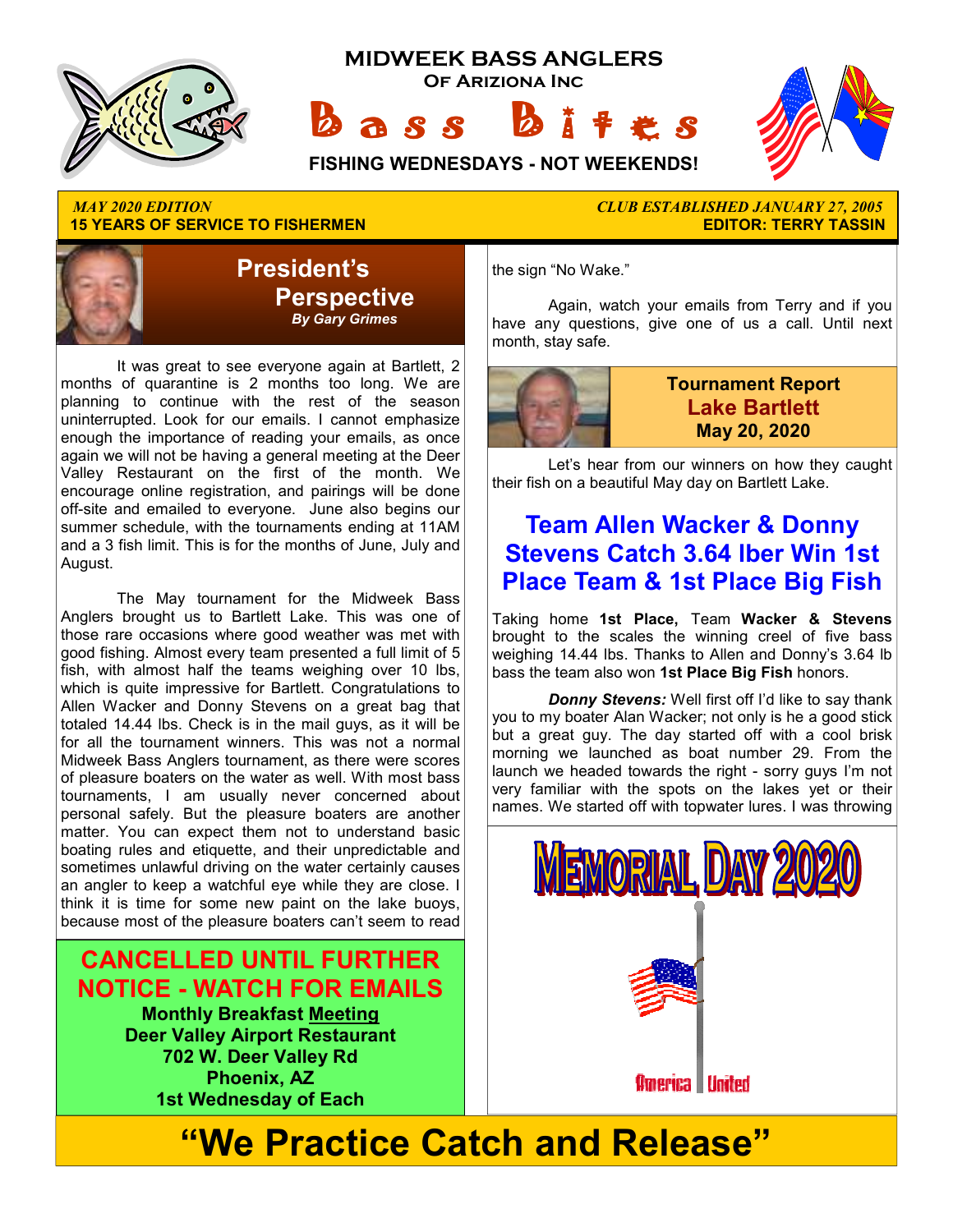

*1st Place Donny Stevens & Allen Wacker* 

the Evergreen Shower Blows 105, my partner Allen seemed to be throwing a Vixen so we put three keepers in the boat really quick. The topwater bite died out then we went towards the dam where we just started grinding for a limit. Eventually we made our way to the Yellow Cliffs and slowly started upgrading our limit on jigs and Neko rigs in 5 to 30 feet of water. Throughout the day just about every fish was an upgrade. The weather was great, colors didn't seem to matter and it was more a matter of presentation of the bait. I'd like to thank everyone at Midweek Bass for putting on a well run tournament and I can't wait to do it again in June.

## **Gary Grimes & Tom Savage Catch Most Fish From One Spot For 2nd Overall**

In **2nd Place** Team **Gary Grimes & Tom Savage**  weighed five bass for a total weight of 12.97 lbs.

## **Next Meeting - Next Tournament**

Our next club meeting for 2020 scheduled for **Wednesday, 3 June** starting at 8:00 AM, at **Deer Valley Airport Restaurant** (just one mile north of I-101 at the intersection of 7th Ave & Deer Valley Road) **has been cancelled** due to the Corona Virus situation. Pairings will be announced when completed, by email.

The next club points tournament is scheduled for **Canyon Lake** on **17 June 2020.** Club launch headquarters and weigh-in location will be announced. Tournament hours are **Safe Light to 3 PM.** 

 Congratulations to Allen Wacker and Donny Stevens on a very nice Bartlett win, impressive bag for Bartlett. I was fortunate to be paired with Tom Savage, and a better day at Bartlett I have not seen in a long time. Tom knew exactly where he wanted to start, and his instincts proved spot on. Tom started off with a jig and me a spinnerbait. After watching him catch 3 nice fish very quickly, I finally tied on a jig and started catching fish. We caught our better fish early, and were unable to cull after 8AM. We almost lost one fish at the end of the day when, after opening the live-well, one of our better fish launched out onto the deck and began flopping towards the water, cull tag included. But Tom's cat-like reactionary skills quickly pounced atop the floundering largemouth and safely returned him to the confines of the livewell. Fun day! Tom asked me to submit a few words for him so here they are: "Gary was one of the friendliest and skilled co-anglers I have fished with in the past couple of months." Ha Ha.

## **Team Ridgway & Sapyta Cover The Lake For 3rd Place Finish**

Team **Vern Ridgway & David Sapyta** weighed five bass for 12.50 pounds and took home **Third Place** honors.

*Vern Ridgway*: Hats off to the first place finishers Allen and Donny, great job and well done to the weigh-in



*3rd Place Vern Ridgway & David Sapyta*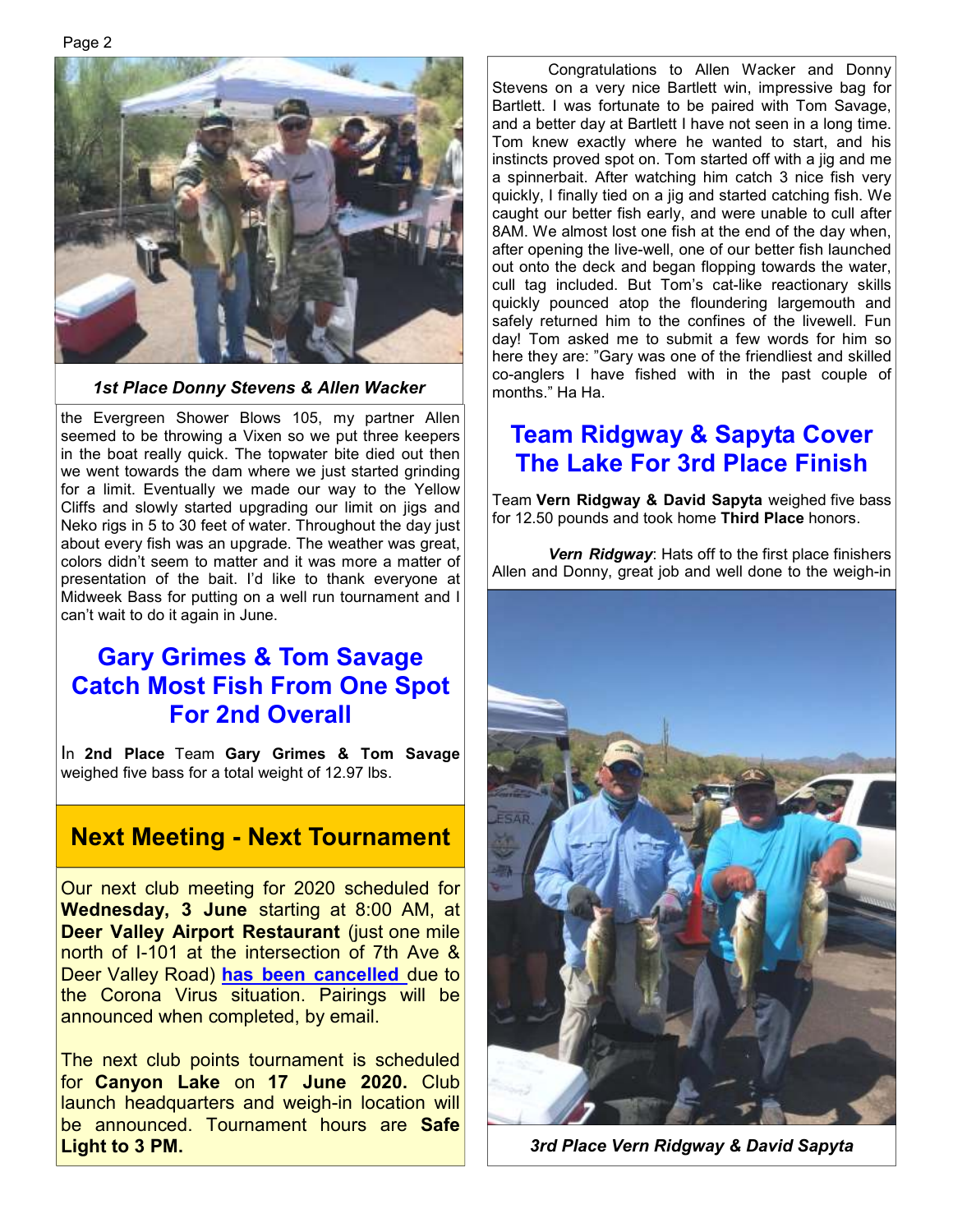crew. I had the pleasure of drawing David Sapyta; a very competent co-angler who did his part well.

 We poked around Monday to take measure of what our scaly critters were up to, some were shallow and some deep. We decided to go for both by throwing top water lures and jigs all day. We caught them in cuts, points, and bank running.

 Our fish were caught as shallow as one foot and as deep as 25. We started in the main lake, went north to the Yellow cliffs, then the flats, back to the main lake, and finished our day in a creek channel. We upgraded about 3 to 4 times.

## **Team Gary Senft & Dale Bayless Catch Two Biggest Fish On Top Water To Finish 4th Overall**

Taking home **4th Place,** Team **Senft & Bayless** weighed five fish for a total weight of 12.39 lbs. The team's 3.54 lb bass was good enough for **2nd Place Big** Fish honors.

 *Gary Senft:* Looks like a lot of guys had good limits. Congrats to the winners, that was a nice limit for Bartlett. I couldn't make a choice where to start Wednesday; up the lake or in the main lake. I decided to make a quick stop for 20 minutes to see if some of my pet bass were up that early. I never get to the lake that early unless it is a tournament day. The fish were ready to eat. Dale Bayless was using a Sammy and I was using a Rico. Dale caught two of our big fish and I caught the little ones. After we had our limit we left and started fishing structure and deep drop offs. Dale used drop shot with 4" worms and I used 7" trick worms deeper. We stayed with those setups the rest of the day. We had a good day just fishing and moving around. It's always nice to meet new fishermen to fish with. Thanks Dale.

 *Dale Bayless*: Thank you to all the guys working the event. I had Gary Senft as my partner so I knew that it would be a lot of fun. After I got all tied up, we talked the night before and I went out to my garage and cut everything off. I retied with what he suggested and then I had one rod left. I went through my tackle and blew the dust off of my white Sammy. Boy was that a premonition. By 7:30 I had 3 fish in the boat all well over 2 pounds on the Sammy. Then by the next hour we had 5 fish. It was hard to cull because our smallest was 2 pounds even. When the top water died off I went to drop shot with Berkeley 4 inch Camo colored worms. I caught about 25 fish on those worms all day. My big bass of 3.54 came about 9 AM. We went back to the same spot and Gary said "throw the Sammy". On the second cast there was a big blow up, strike one; then a second blow up and about

#### **Membership**

As of May 22, 2020 the Midweek Bass Anglers of Arizona consists of **121** dues paid active members.



#### *4th Place Gary Senft & Dale Bayless*

4 feet of drag came off the reel and, we knew this was the one.

 It was a lot of fun and we were excited because we knew we had a good weight for Lake Bartlett. Gary taught me a few things today for which I am thankful; none more important than "stay on the back of the boat when you are netting I will bring the fish to you". Well I didn't listen at first, until I took a header and crashed and burned in his boat - now I know. Great job to everyone, it looks like everyone caught fish today.

### **Rick Brown & Ingo Moura Don't Fish Scared To Finish 5th**

A five fish bag weighing 11.80 lbs was enough to earn Team **Brown & Moura** the **5th Place** money.

*Ingo Moura:* This was my first outing since this whole shutdown started, and it was especially nice getting out of town and seeing the boys again. Not a lot of hand shaking or hugs, but all of our faces said it all, and we all were excited to be out there on this beautiful, gorgeous, May day.

 Congrats to everyone that placed in the money and the winning team of Wacker and Stevens. Thanks to the weigh-in crew; not only did they set up the tournament but also had to remind us to observe social distance as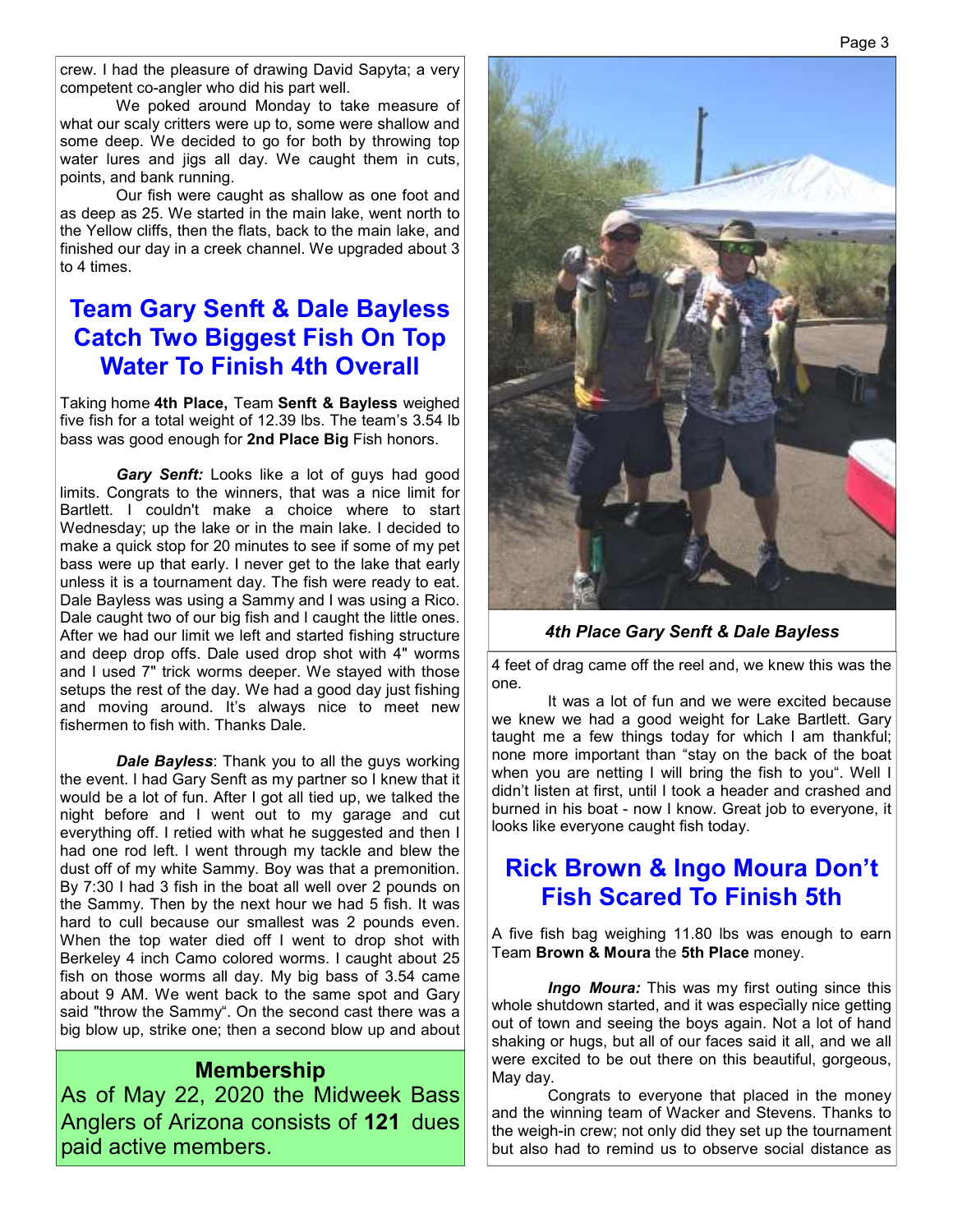

*5th Place Rick Brown & Ingo Moura* 

we are a bunch of kids (at heart) and can't help ourselves sometimes. I'm sure there was a little extra pressure there, and I am really grateful for our team leaders.

 The evening before the tournament Gary Grimes had to withdraw as a boater and go as a co-angler due to his boat wasn't ready for the water. So I got 'stuck' fishing with Rick Brown and Tom Savage got 'stuck' with Gary Grimes in Tom's back seat.

 Rick was fortunate to have me now as his partner, but he fished me hard, I haven't heard so much constructive criticism in all my time with the club. He kept telling me my fish wasn't good enough and I had to do better bla bla bla. Of course, I'm totally kidding for you serious reader's.

 However, Rick did ride me a little. He knew this wasn't a normal Bartlett bass bite and it was going to take over 12 lbs to win this thing. He already had the bite figured out, although we didn't find a top water bite first

#### **Tournament Statistics**

Sixty contestants fished 9 hours each, bringing 150 bass to the scales for a total weight of 273.33 pounds with a 4.56 pound average total catch per fisherman. The average weight of each fish was 1.82 lbs. All fish but five were released back into the lake after weigh-in to fight again another day. *6th Place Kevin Russell & Herb Marlow* 

thing in the morning. We quickly went to a Carolina rig, and produced some decent fish. Rick kept catching fish and throwing them back in the water before we had any fish in the livewell. I politely told him we needed 5 fish alive in the livewell and I needed tournament points. He jokingly said we don't fish scared on my boat. Then I caught what I thought was a sure keeper and would be part of our bag. Rick said we would be culling that fish later and I was going to have to do better. Then every time Rick caught a Bartlett 'pig', he would switch baits and throw a Hirlemann buzzbait. I think he was trying really hard to make Lou proud. We had a lot of fun and we knew we were only one fish away from winning it. So we fished hard all day, fell short, and settled for 'Cinco in Mayo' but we still had a blast.

 Rick is hilarious, fun to fish with, and I learned a few things along the way as well. Thanks for getting me those points Rick.

## **Team Russell & Marlow Use Everything To Finish 6th**

Team Kevin Russell & Herb Marlow weighed five bass for 11.55 pounds and took home **6th Place** honors.

 *Kevin Russell:* My partner Herb Marlow really showed up big time. He bagged our biggest fish at a time that we really needed it. That fish totally saved our tournament and got us in the money. We both had a great

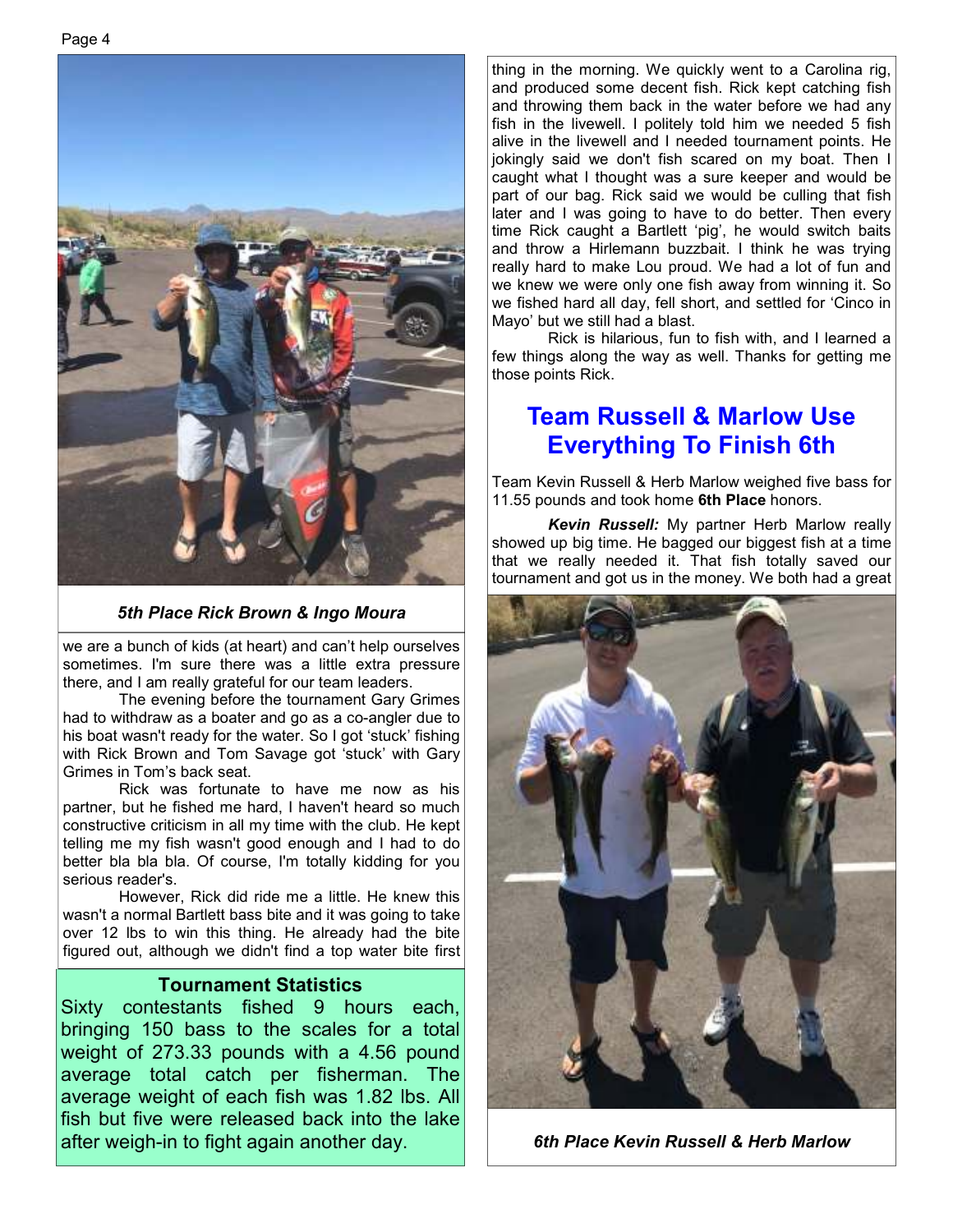day on the lake and caught an uncountable number of fish. We had culled quite a few times by 8:30 AM. Most of our fish came on jigs; drop shots and wacky worms tied up all of the loose ends.

 *Herb Marlow:* Congrats to Allen and Donny on getting first place with a 14.44 lb bag that was pretty remarkable on Bartlett Lake. I met my new boater, Kevin Russell, at the launch and it was his first time to be a boater with his just bought boat and he was super nice. Kevin had already been prefishing and he knew where to go to get the day started. We had our limit at 7:30 AM. We started culling at 8:23. We had a great day and stopped counting the fish at 9:00. We must have caught a hundred fish like Gary always says. Hee Hee. We started off with top water lures and caught a few on Rico's. Boy that was a treat. The rest of the day was chigger craw jigs and I also threw a wacky Yamamoto worm for our biggest fish. Thank you to all club members for the great time. I am looking forward to the next tournament.

## **Lou Hirlemann & Joe Michels Finish 7th Overall**

In **7th Place** Team **Hirlemann & Michels** weighed five bass for a total weight of 11.48 lbs.

 *Lou Hirlemann*: I made another friend fishing with Joe Michels. We caught most of our fish on buzz baits, surprise surprise. I even caught our big one drop shotting a black 7 inch power worn. A good day on the lake, thanks.



*7th Place Joe Michels & Lou Hirlemann*

## **Team Floyd Vaughan & Mark Sheldahl Take 8th Place**

Team **Vaughan & Sheldahl** weighed five bass for 10.79 pounds and took home **8th Place** honors.

*Floyd Vaughan:* Congrats to Allen and Donny for winning on our spot... lol. Mark Sheldahl and I had a pretty basic day. We started with reaction baits with no takers. Then on the first cast with a jig we brought in a 2 pound bass; the second cast saw a 1.5 pounder going into our livewell.

 We threw jigs and C-Rigs all day. My co-angler Mark had a lot of experience of which I was glad to take advantage. It was great to be on the water again with all my friends.

#### **A Few Reminders**  *By Gary Grimes*

**Starting:** When starting out in the morning, you must idle past the start boat, within a boats length, before getting on plane. Yesterday we had a new boater throttle down prior to reaching the start boat, no doubt due to the excitement of game time, but nonetheless he caused poor Steve Wells (start boat) to do a shaky kneed balancing act as he tried to keep from falling into the water.

**Covid:** Please help us and try and keep safe distancing in the weigh-in area. Unknowing eyes will certainly be on a large group gathered in a public setting, and I would rather not have to deal with any Park Ranger issues, so keep 6 feet distance between members.

**Livewells:** It is the boater's responsibility to have a properly functioning livewell in order to preserve the fish. Make sure yours is in good operating condition.

#### **Guest Column**  *By John Hilland*

 Congrats to the winners for some very nice bags for Bartlett. My co-angler Robert Plante was a great guy and we caught a ton of fish; one too many to be exact. I had the humbling experience of being DQ'd for bringing 6 fish to the weigh-in.

 With the help of my wife and a few sarcastic friends I have turned to Amazon for a little help to try and make sure I don't have this happen again. I ordered a *book "Everything You Need to Ace Math in One Big Fat Notebook: The Complete Middle School Guide (Big Fat Notebooks*)". I plan on studying up before the next tournament.

 Thanks to the club and all that make it a great experience every month.

Editors Note: It pays to have a good sense of humor when something like this happens.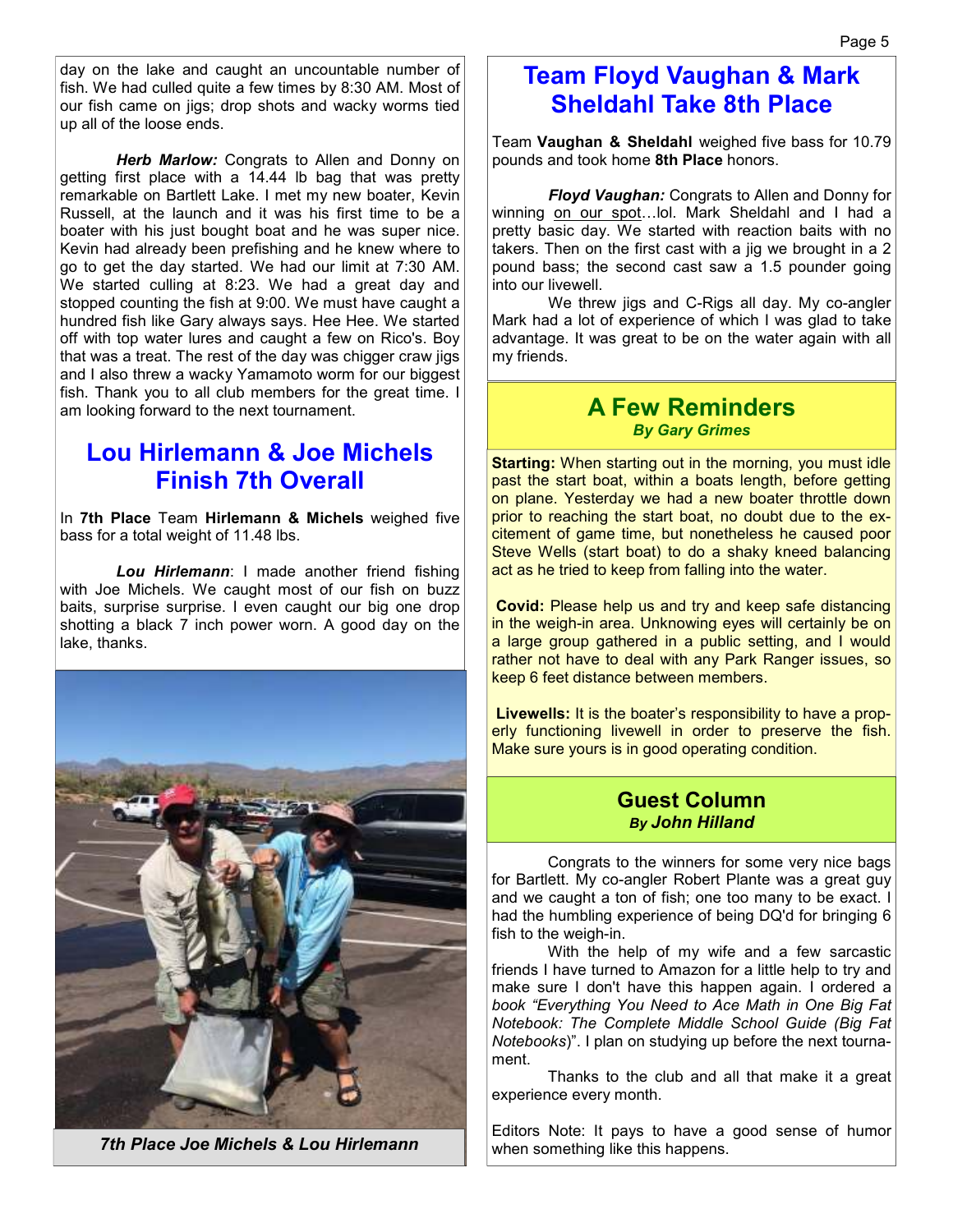

#### **Weighing-In**  *By Gary Martlage*  **Tournament Director**

Another one in the record books for Midweek. Actually, it probably was the best average weight the club has ever had on Bartlett.

 I hope this social distancing thing gets solved soon, because MBA guys are definitely the social type. We might need to work on a better weigh-in procedure, or at least get the participants to go along with the new "suggestion" of using the small cones at 6 feet apart for a wait line. Also, I don't know if it was because we missed a derby last month, but it seems the guys forgot how to leave the start boat, idling, and in single file! I have talked to some violators and issued warnings, but if we don't follow our procedures, it can result in disqualification from the tournament. Guys, this is a safety issue, and all need to abide by the rules.

 More notes: a bag with "STRIKEFORCE" written on it was left at the weigh-in area. I will have it for you next tournament, if you will contact me. One other thing, during our last general meeting (in March) at the airport, did someone happen to pick up some jigs and drop shot weights off the front table? If so, please call me so I can return them to the rightful owner.

 Hope to see you all next month at CANYON LAKE.

#### **FISHING vs SEX....A REAL PRIMER 9 REASONS TO READ ON**

 #9 - When dealing with a Fishing pro, you never have to wonder if they are really an undercover cop.

 #8 - You don't have to go to a sleazy shop in a seedy neighbor-hood to buy Fishing stuff.

 #7 - You can have a Fishing calendar on your wall at the office, tell Fishing jokes, and invite coworkers to Fish with you without getting sued for Fishing harassment.

#6 - There are no Fishing-transmitted diseases.

 #5 - If you want to watch Fishing on television, it does not cost extra, like when you have to subscribe to the Playboy channel.

 #4 - Nobody expects you to Fish with the same partner for the rest of your life.

 #3 - Nobody expects you to give up Fishing if your partner loses interest in it.

 #2 - You don't have to be a newlywed to plan a vacation primarily to enjoy your favorite activity.

 #1 - Your Fishing partner will never say, "Not again? We just Fished last week! Is Fishing all you ever think about?

#### **Remember these?**

For those who never saw the Burma Shave signs, here is a quick lesson in our history of the 1930s and '40s. Before the Interstates, when everyone drove the old two lane roads, *Burma Shave* signs would be posted all over the countryside in farmer's fields. They were small red signs with white letters. Five signs, about 100 feet apart, each containing 1 line of a 4 line couplet and the obligatory 5th sign advertising Burma Shave, a popular shaving cream. Here are some of the actual signs - read from the bottom up:



Many of you have things to say, opinions to share.

Contact the Editor who would be delighted to hear from you.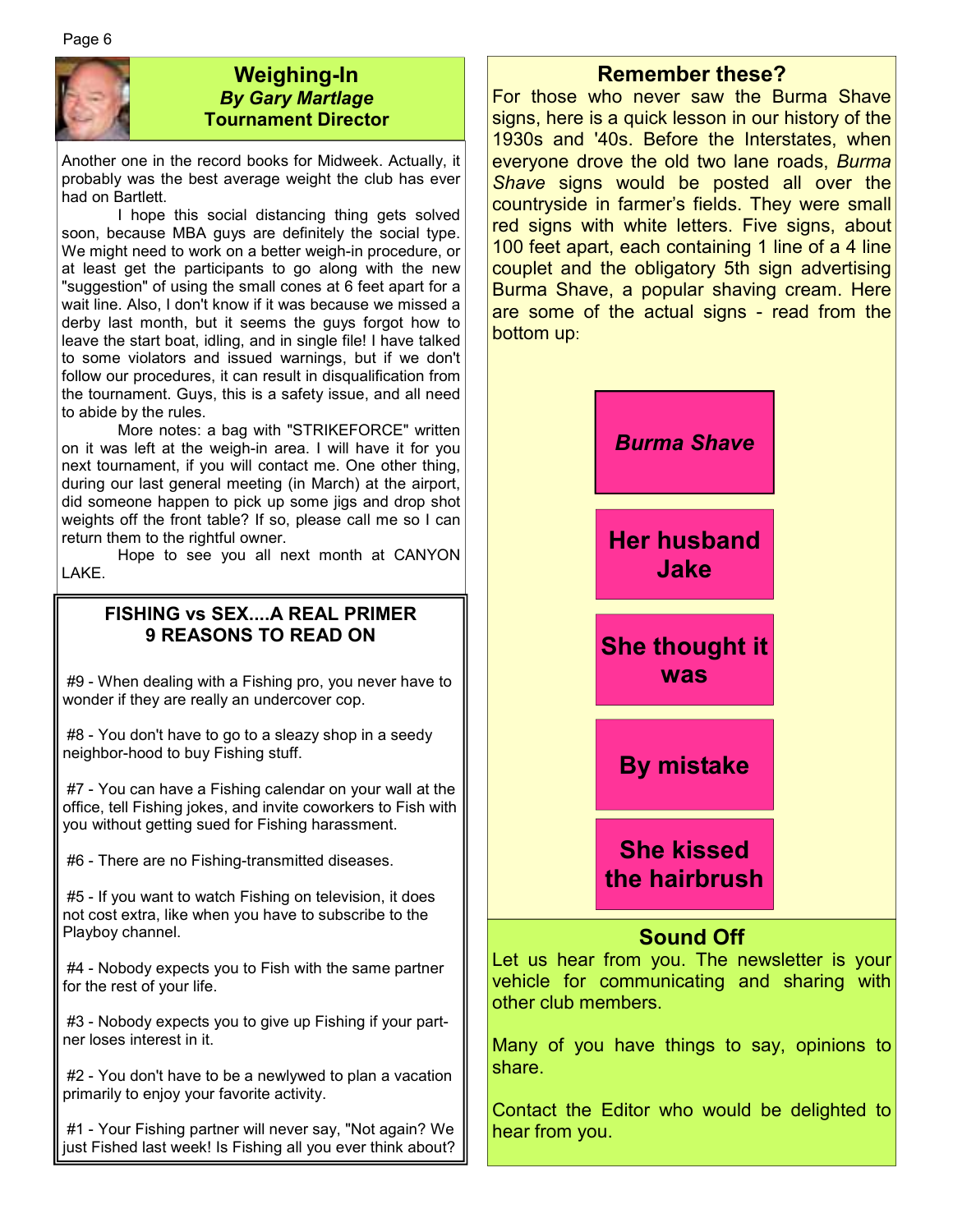# Photo Scrapbook - Lake Bartlett May 20, 2020